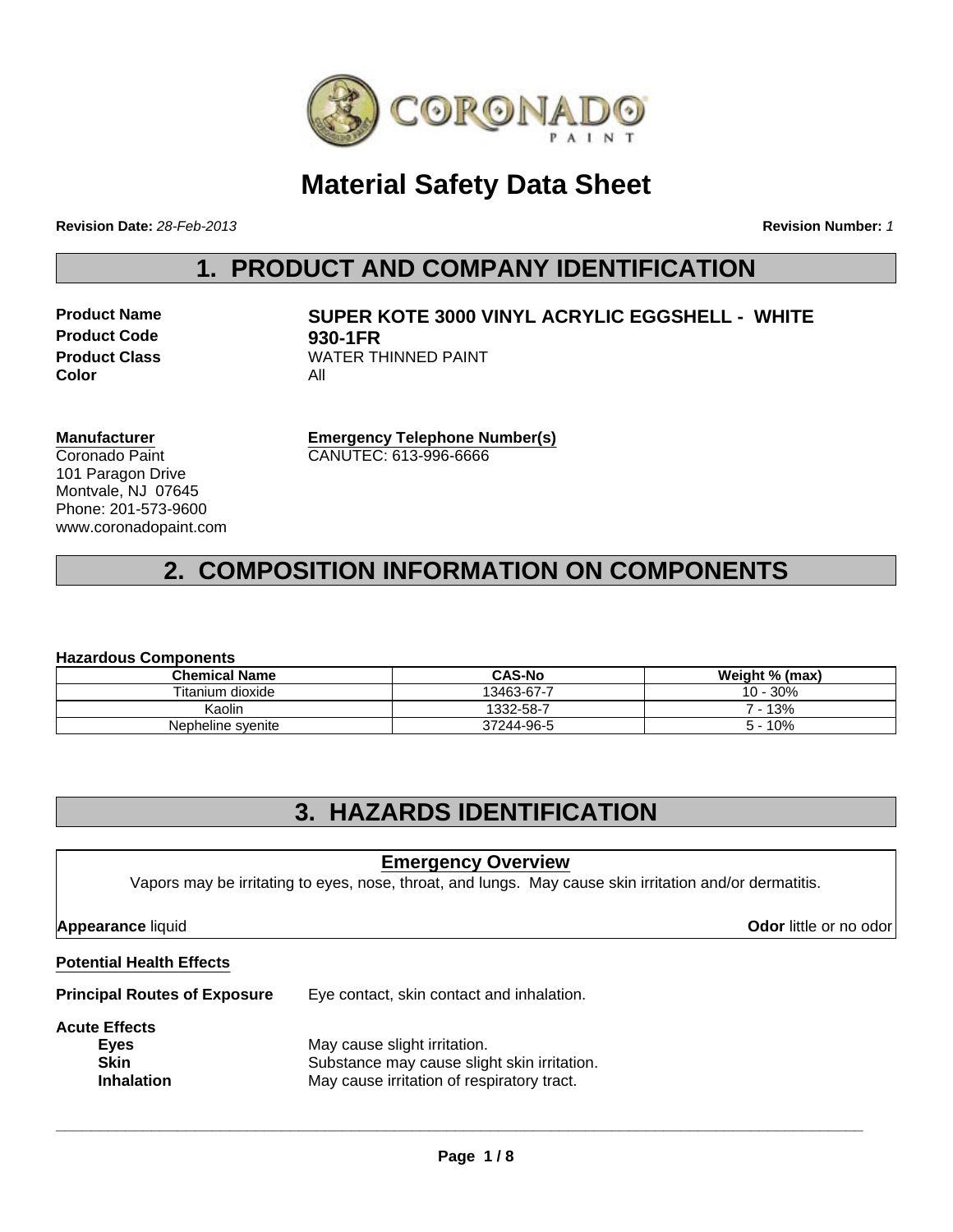| Ingestion | Ingestion may cause gastrointestinal irritation, nausea, vomiting and diarrhea. |
|-----------|---------------------------------------------------------------------------------|
|           |                                                                                 |

 $\Box$ 

**Chronic Effects** Repeated contact may cause allergic reactions in very susceptible persons.

*See Section 11 for additional Toxicological information.*

**Aggravated Medical Conditions** None known

| <b>HMIS</b>                                                                                                                                                                                                                            | Health: 1 | <b>Flammability: 0</b> | <b>Reactivity: 0</b> | $PPE: -$ |
|----------------------------------------------------------------------------------------------------------------------------------------------------------------------------------------------------------------------------------------|-----------|------------------------|----------------------|----------|
| <b>HMIS Legend</b><br>0 - Minimal Hazard<br>1 - Slight Hazard<br>2 - Moderate Hazard<br>3 - Serious Hazard<br>4 - Severe Hazard<br>* - Chronic Hazard<br>X - Consult your supervisor or S.O.P. for "Special"<br>handling instructions. |           |                        |                      |          |

*Note: The PPE rating has intentionally been left blank. Choose appropriate PPE that will protect employees from the hazards the material will present under the actual normal conditions of use.*

*Caution: HMIS® ratings are based on a 0-4 rating scale, with 0 representing minimal hazards or risks, and 4 representing significant hazards or risks. Although HMIS® ratings are not required on MSDSs under 29 CFR 1910.1200, the preparer, has chosen to provide them. HMIS® ratings are to be used only in conjunction with a fully implemented HMIS® program by workers who have received appropriate HMIS® training. HMIS® is a registered trade and service mark of the NPCA. HMIS® materials may be purchased exclusively from J. J. Keller (800) 327-6868.*

### **4. FIRST AID MEASURES**

| <b>General Advice</b>     | No hazards which require special first aid measures.                                               |
|---------------------------|----------------------------------------------------------------------------------------------------|
| <b>Eye Contact</b>        | Rinse thoroughly with plenty of water for at least 15 minutes and consult a physician.             |
| <b>Skin Contact</b>       | Wash off immediately with soap and plenty of water removing all contaminated<br>clothes and shoes. |
| <b>Inhalation</b>         | Move to fresh air. If symptoms persist, call a physician.                                          |
| Ingestion                 | Clean mouth with water and afterwards drink plenty of water. Consult a physician if<br>necessary.  |
| <b>Notes To Physician</b> | Treat symptomatically                                                                              |
|                           |                                                                                                    |

### **5. FIRE-FIGHTING MEASURES**

| <b>Suitable Extinguishing Media</b>                          | Use extinguishing measures that are appropriate to local<br>circumstances and the surrounding environment.                                   |
|--------------------------------------------------------------|----------------------------------------------------------------------------------------------------------------------------------------------|
| <b>Protective Equipment And Precautions For Firefighters</b> | As in any fire, wear self-contained breathing apparatus<br>pressure-demand, MSHA/NIOSH (approved or equivalent)<br>and full protective gear. |
| <b>Specific Hazards Arising From The Chemical</b>            | Closed containers may rupture if exposed to fire or extreme<br>heat.                                                                         |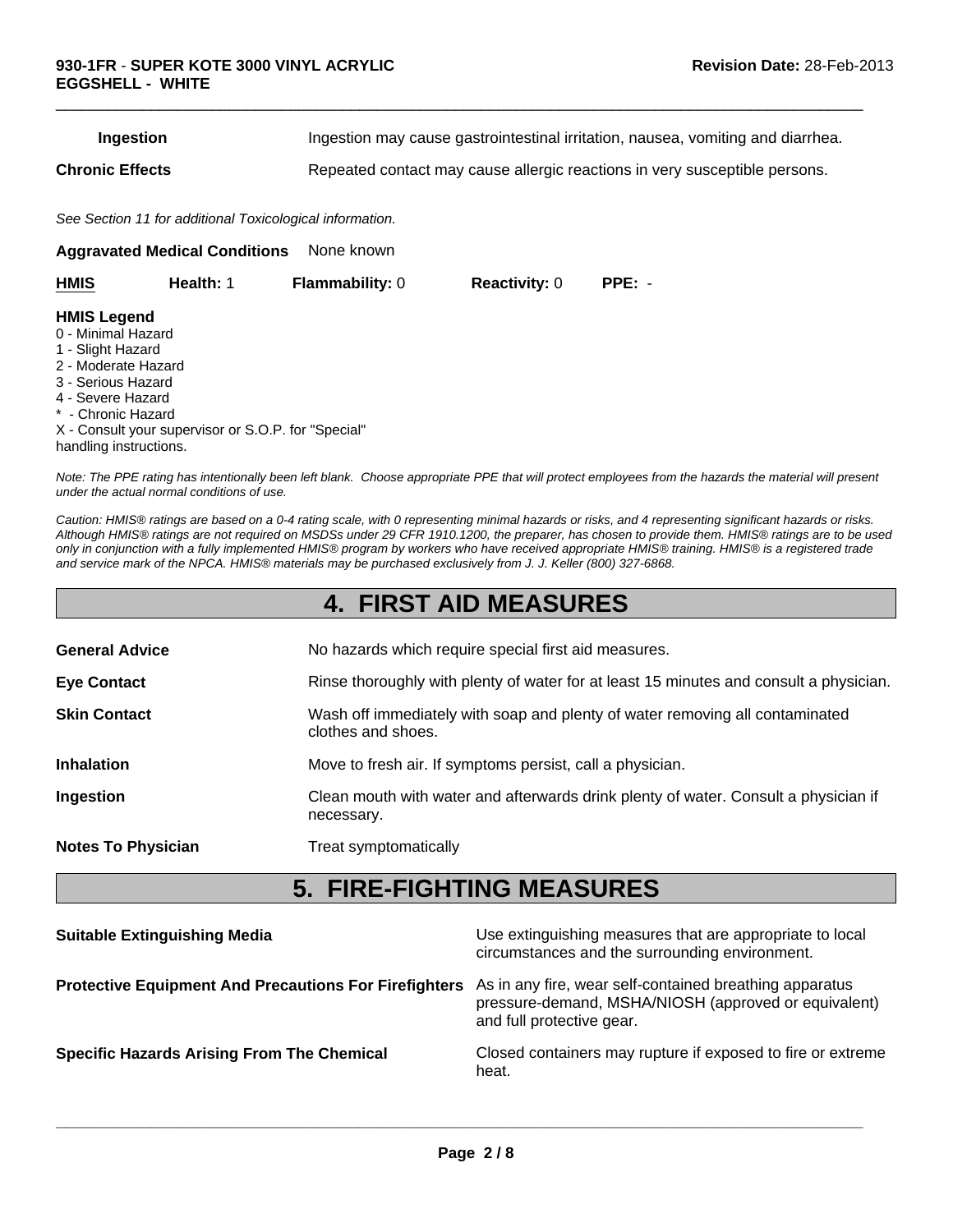| <b>Sensitivity To Mechanical Impact</b>                                                           | No                                                 |            |
|---------------------------------------------------------------------------------------------------|----------------------------------------------------|------------|
| <b>Sensitivity To Static Discharge</b>                                                            | No                                                 |            |
| <b>Flash Point Data</b><br>Flash Point (°F)<br>Flash Point (°C)<br><b>Flash Point Method</b>      | Not applicable<br>Not applicable<br>Not applicable |            |
| <b>Flammability Limits In Air</b><br><b>Upper Explosion Limit</b><br><b>Lower Explosion Limit</b> | Not applicable<br>Not applicable                   |            |
| Health: 1<br><b>NFPA</b>                                                                          | <b>Flammability: 0</b><br><b>Instability: 0</b>    | Special: - |

#### **NFPA Legend**

- 0 Not Hazardous
- 1 Slightly
- 2 Moderate
- 3 High
- 4 Severe

*The ratings assigned are only suggested ratings, the contractor/employer has ultimate responsibilities for NFPA ratings where this system is used.*

 $\Box$ 

*Additional information regarding the NFPA rating system is available from the National Fire Protection Agency (NFPA) at www.nfpa.org.*

### **6. ACCIDENTAL RELEASE MEASURES**

|                                  | <b>7. HANDLING AND STORAGE</b>                                                                       |
|----------------------------------|------------------------------------------------------------------------------------------------------|
| <b>Other Information</b>         | None known                                                                                           |
| <b>Methods For Clean-Up</b>      | Soak up with inert absorbent material. Sweep up and shovel into suitable containers<br>for disposal. |
| <b>Environmental Precautions</b> | Prevent further leakage or spillage if safe to do so.                                                |
| <b>Personal Precautions</b>      | Avoid contact with skin, eyes and clothing. Ensure adequate ventilation.                             |
|                                  |                                                                                                      |

| <b>Handling</b> | Avoid contact with skin, eyes and clothing. Avoid breathing vapors, spray mists or<br>sanding dust. In case of insufficient ventilation, wear suitable respiratory equipment. |
|-----------------|-------------------------------------------------------------------------------------------------------------------------------------------------------------------------------|
| <b>Storage</b>  | Keep container tightly closed. Keep out of the reach of children.                                                                                                             |

## **8. EXPOSURE CONTROLS / PERSONAL PROTECTION**

#### **Exposure Limits**

| <b>Hazardous Components</b> |       |         |                         |         |        |
|-----------------------------|-------|---------|-------------------------|---------|--------|
| <b>Chemical Name</b>        | ACGIH | Alberta | <b>British Columbia</b> | Ontario | Quebec |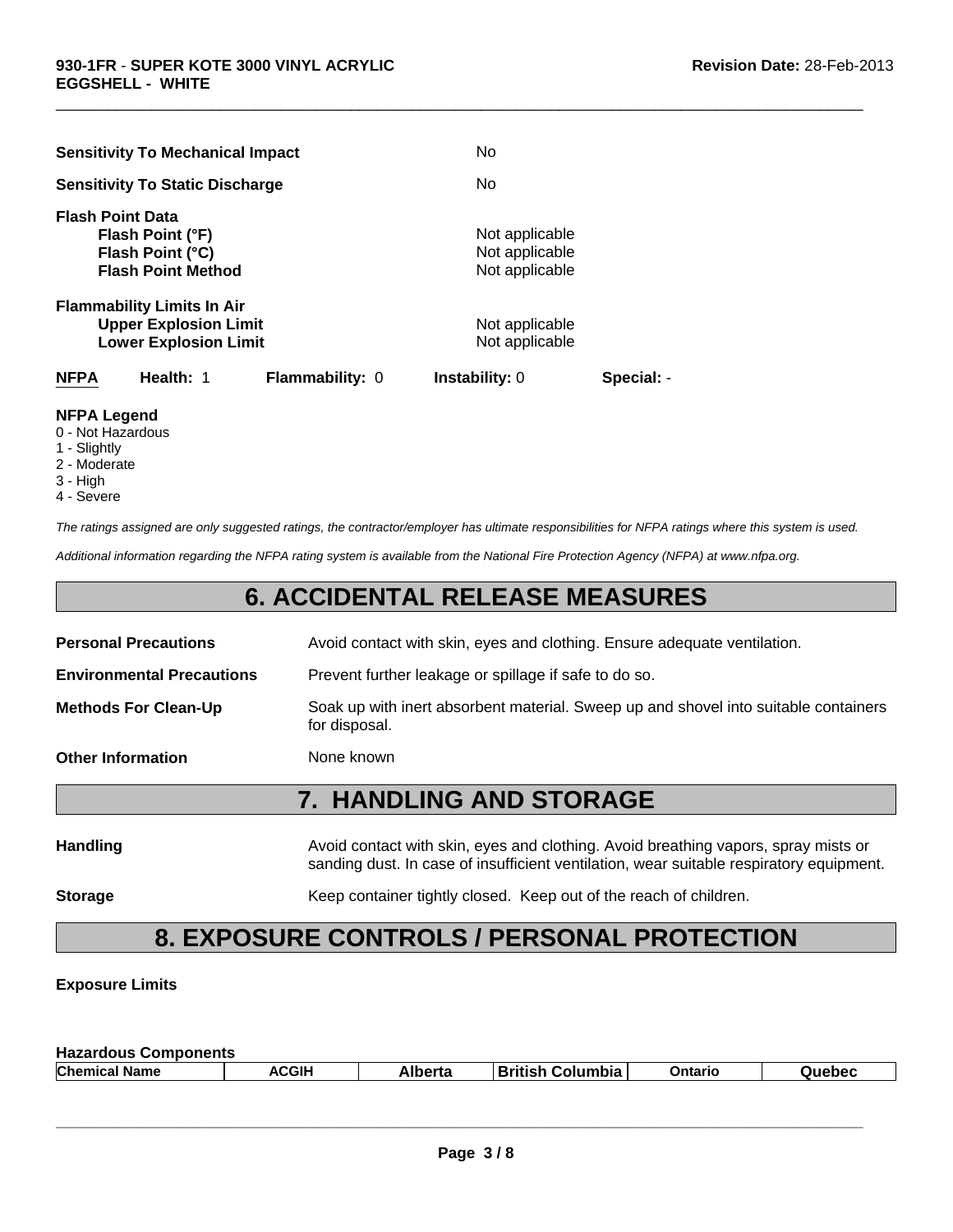#### **930-1FR** - **SUPER KOTE 3000 VINYL ACRYLIC Revision Date:** 28-Feb-2013 **EGGSHELL - WHITE**

| Titanium dioxide  | 10 mg/m <sup>3</sup> - TWA | 10 mg/m <sup>3</sup> - TWA | 10 mg/m <sup>3</sup> - TWA<br>$3$ mg/m <sup>3</sup> - TWA                                                              | 10 mg/m <sup>3</sup> - TWAEV                                                                       | 10 mg/m <sup>3</sup> -<br><b>TWAEV</b> |
|-------------------|----------------------------|----------------------------|------------------------------------------------------------------------------------------------------------------------|----------------------------------------------------------------------------------------------------|----------------------------------------|
| Kaolin            | 2 mg/m <sup>3</sup> - TWA  | 2 mg/m <sup>3</sup> - TWA  | 2 mg/m <sup>3</sup> - TWA<br>particulate matter<br>containing no<br>asbestos and less<br>than 1% crystalline<br>silica | 2 mg/m <sup>3</sup> - TWAEV<br>containing no<br>asbestos and less<br>than 1% crystalline<br>silica | $\sqrt{5}$ mg/m <sup>3</sup> - TWAEV   |
| Nepheline syenite | N/E                        | N/E                        | N/E                                                                                                                    | 10 mg/m <sup>3</sup> - TWAEV                                                                       | N/E                                    |

 $\Box$ 

#### **Legend**

ACGIH - American Conference of Governmental Industrial Hygienists Alberta - Alberta Occupational Exposure Limits British Columbia - British Columbia Occupational Exposure Limits Ontario - Ontario Occupational Exposure Limits Quebec - Quebec Occupational Exposure Limits N/E - Not established

**Engineering Measures** Ensure adequate ventilation, especially in confined areas.

| <b>Personal Protective Equipment</b> |                                                                                                                                     |
|--------------------------------------|-------------------------------------------------------------------------------------------------------------------------------------|
| <b>Eye/Face Protection</b>           | Safety glasses with side-shields.                                                                                                   |
| <b>Skin Protection</b>               | Protective gloves and impervious clothing                                                                                           |
| <b>Respiratory Protection</b>        | In case of insufficient ventilation wear suitable respiratory equipment.                                                            |
| <b>Hygiene Measures</b>              | Avoid contact with skin, eyes and clothing. Remove and wash contaminated clothing<br>before re-use. Wash thoroughly after handling. |

### **9. PHYSICAL AND CHEMICAL PROPERTIES**

| Appearance                        | liquid            |
|-----------------------------------|-------------------|
| Odor                              | little or no odor |
| Density (Ibs/gal)                 | $10.3 - 10.7$     |
| <b>Specific Gravity</b>           | $1.25 - 1.27$     |
| рH                                | Not available     |
| <b>Viscosity (centistokes)</b>    | Not available     |
| <b>Evaporation Rate</b>           | Not available     |
| <b>Vapor Pressure</b>             | Not available     |
| <b>Vapor Density</b>              | Not available     |
| Wt. % Solids                      | $35 - 45$         |
| Vol. % Solids                     | $20 - 30$         |
| Wt. % Volatiles                   | 55 - 65           |
| Vol. % Volatiles                  | 70 - 80           |
| <b>VOC Regulatory Limit (g/L)</b> | $50$              |
| <b>Boiling Point (°F)</b>         | 212               |
| <b>Boiling Point (°C)</b>         | 100               |
| <b>Freezing Point (°F)</b>        | 32                |
| <b>Freezing Point (°C)</b>        | 0                 |
| Flash Point (°F)                  | Not applicable    |
| Flash Point (°C)                  | Not applicable    |
| <b>Flash Point Method</b>         | Not applicable    |
| <b>Upper Explosion Limit</b>      | Not available     |
| <b>Lower Explosion Limit</b>      | Not available     |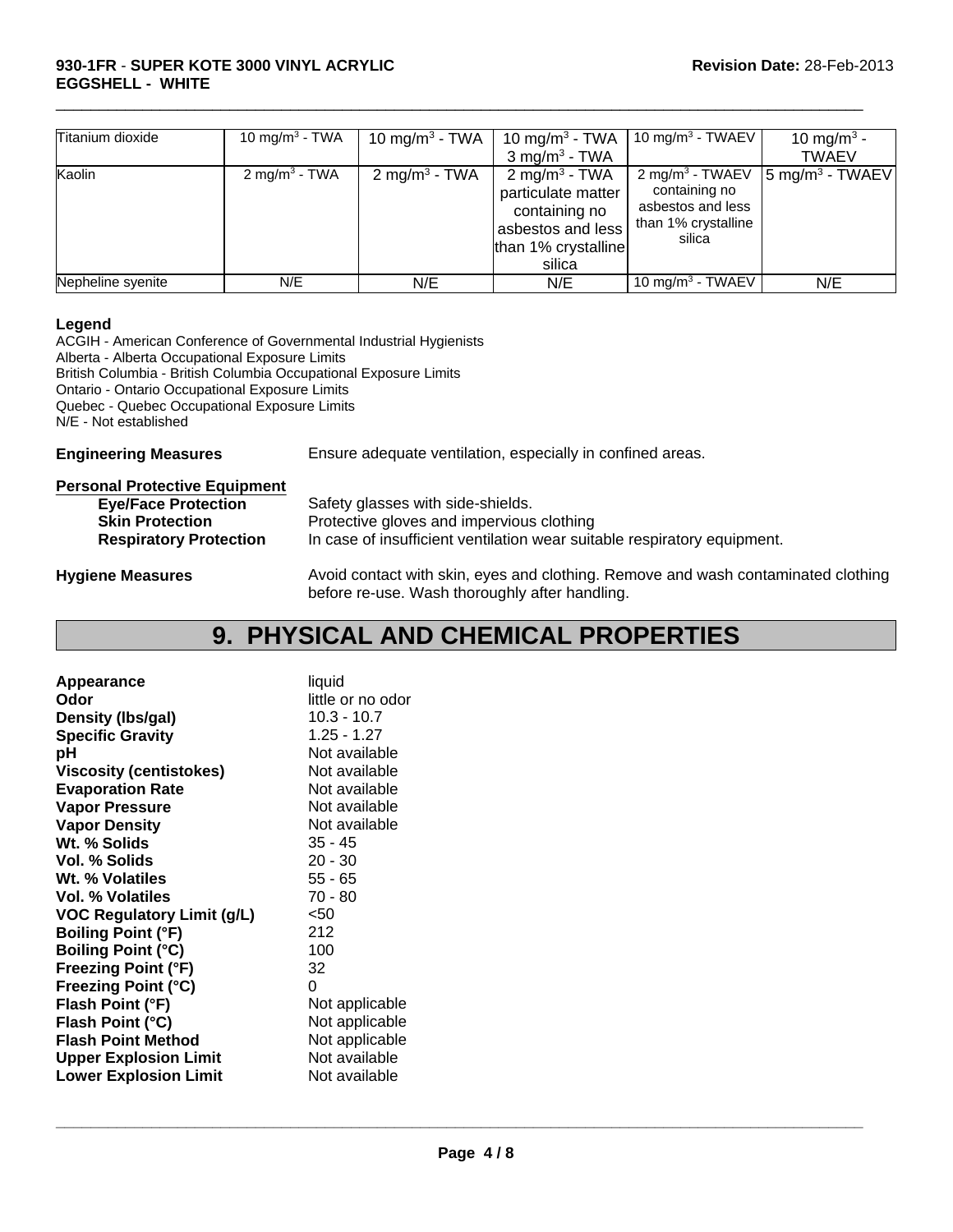### **9. PHYSICAL AND CHEMICAL PROPERTIES**

 $\Box$ 

### **10. STABILITY AND REACTIVITY**

**Chemical Stability** Stable under normal conditions.

**Conditions To Avoid Prevent from freezing** 

**Incompatible Materials Incompatible Materials No materials to be especially mentioned** 

**Hazardous Decomposition Products** None under normal use.

**Possibility Of Hazardous Reactions The Constant Hazardous polymerisation will not occur.** 

**11. TOXICOLOGICAL INFORMATION**

#### **Acute Toxicity**

**Product** No information available

#### **Component**

LD50 Dermal:  $> 10000$  mg/m<sup>3</sup> (Rabbit) Titanium dioxide LC50 Inhalation (Dust):  $> 6.82$  mg/L (Rat, 4 hr.) LD50 Oral: > 10000 mg/kg (Rat)

Kaolin LD50 Oral: > 5000 mg/kg (Rat)

#### Nepheline syenite

Sensitization: No sensitizing effects known.

#### **Chronic Toxicity**

#### **Carcinogenicity**

The information below indicates whether each agency has listed any ingredient as a carcinogen:

| <b>Chemical Name</b> | <b>ACGIH</b> | <b>IARC</b>   | <b>NTP</b> | <b>OSHA</b><br>Carcinogen |
|----------------------|--------------|---------------|------------|---------------------------|
|                      |              | 2B - Possible |            | ∟isted                    |
| Titanium dioxide     |              | Human         |            |                           |
|                      |              | Carcinogen    |            |                           |

• Although IARC has classified titanium dioxide as possibly carcinogenic to humans (2B), their summary concludes: "No significant exposure to titanium dioxide is thought to occur during the use of products in which titanium dioxide is bound to other materials, such as paint."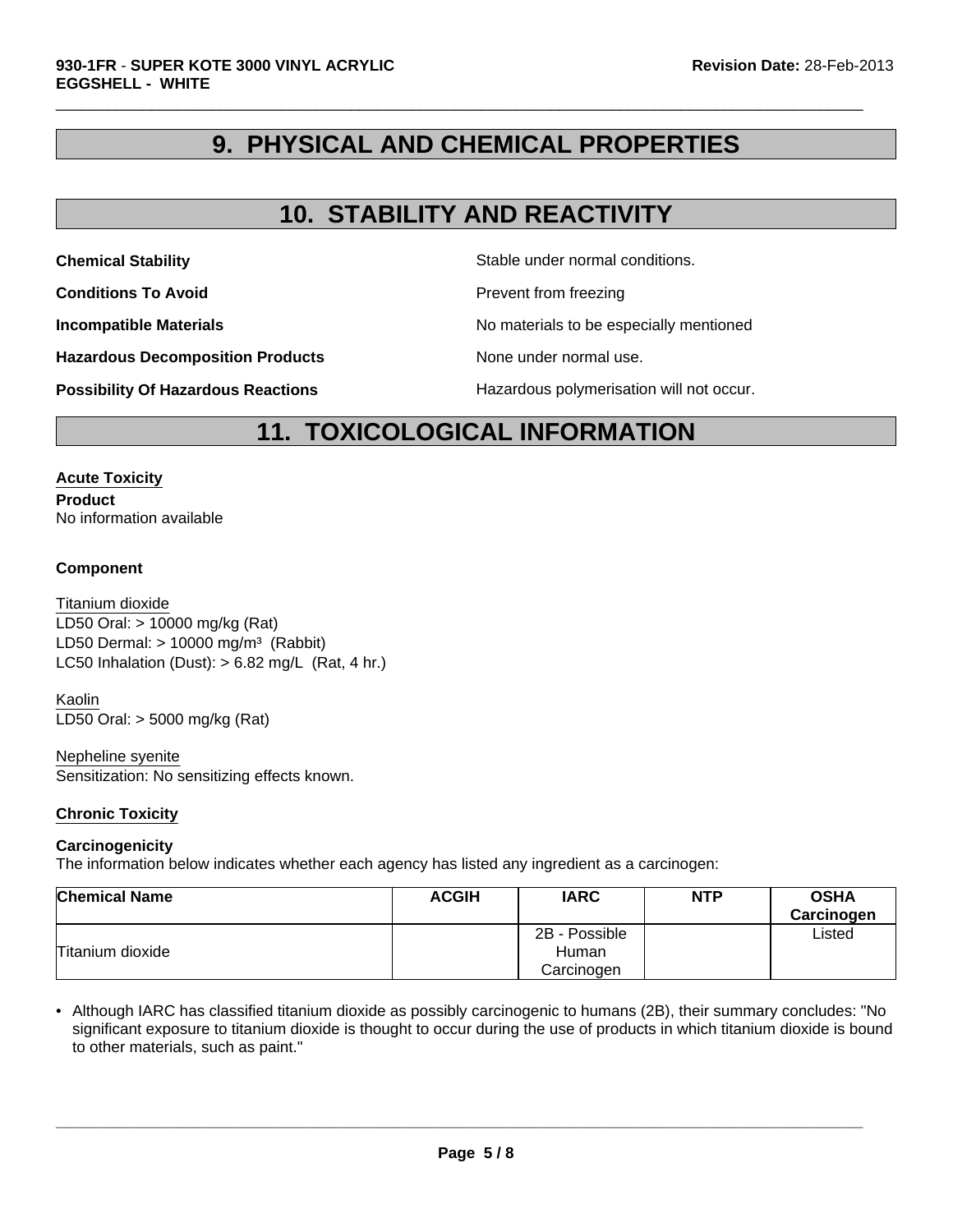#### **Legend**

ACGIH - American Conference of Governmental Industrial Hygienists IARC - International Agency for Research on Cancer NTP - National Toxicity Program OSHA - Occupational Safety & Health Administration

### **12. ECOLOGICAL INFORMATION**

 $\Box$ 

#### **Ecotoxicity Effects**

#### **Product Acute Toxicity to Fish** No information available

### **Acute Toxicity to Aquatic Invertebrates**

No information available

#### **Acute Toxicity to Aquatic Plants**

No information available

### **Component**

### **Acute Toxicity to Fish**

No information available

Titanium dioxide LC50: >1000 mg/L (Fathead Minnow - 96 hr.)

#### **Acute Toxicity to Aquatic Invertebrates**

No information available

#### **Acute Toxicity to Aquatic Plants**

No information available

## **13. DISPOSAL CONSIDERATIONS**

Waste Disposal Method **Dispose of in accordance with federal, state, provincial, and local regulations. Local** requirements may vary, consult your sanitation department or state-designated environmental protection agency for more disposal options.

### **14. TRANSPORT INFORMATION**

| TDG | Not regulated |
|-----|---------------|
|     |               |

**ICAO / IATA** Not regulated

**IMDG / IMO** Not regulated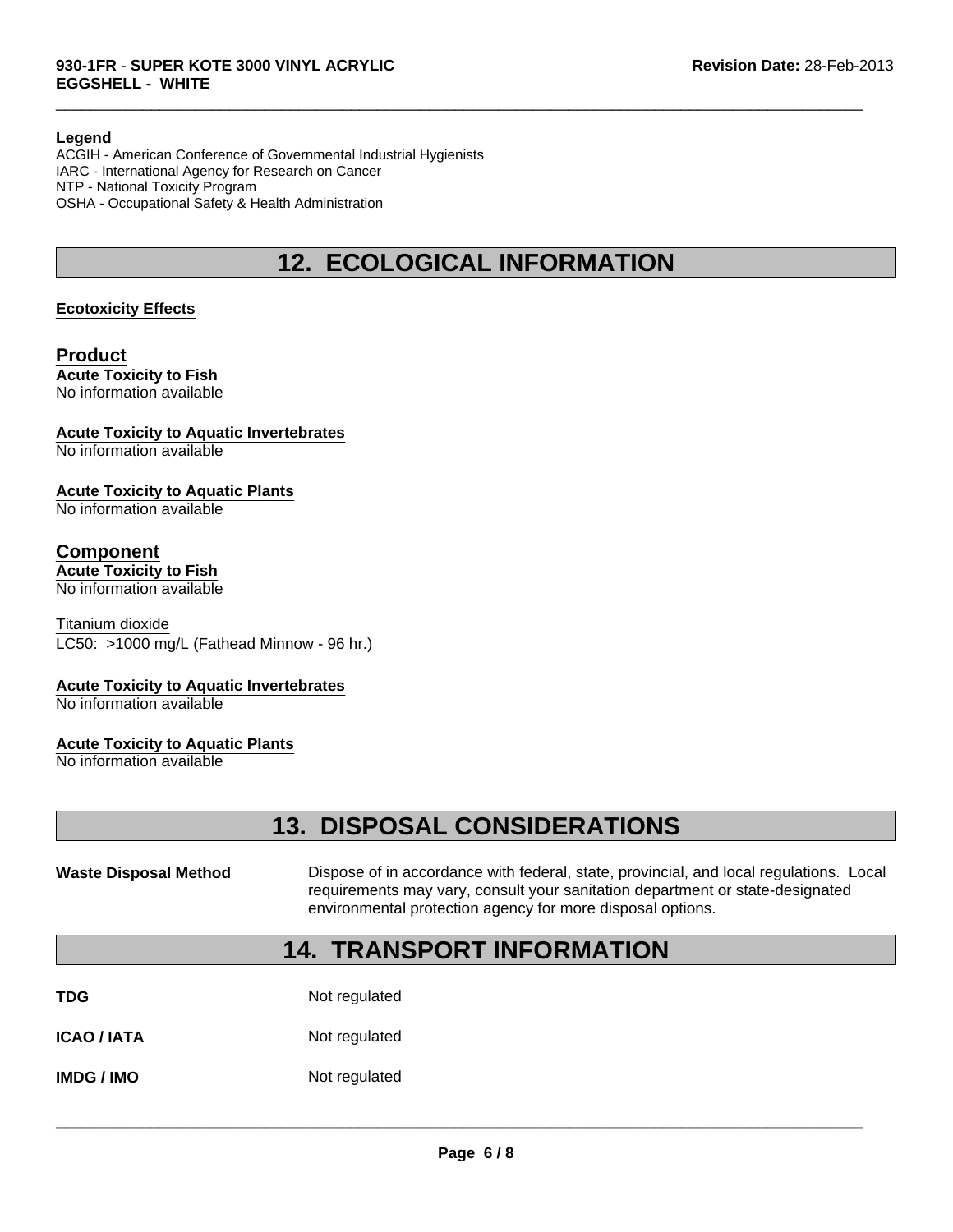### **15. REGULATORY INFORMATION**

 $\Box$ 

#### **International Inventories**

| <b>United States TSCA</b> | Yes - All components are listed or exempt. |
|---------------------------|--------------------------------------------|
| <b>Canada DSL</b>         | Yes - All components are listed or exempt. |

### **National Pollutant Release Inventory (NPRI)**

#### **NPRI Parts 1- 4**

This product contains the following Parts 1-4 NPRI chemicals:

*This product may contain trace amounts of (other) NPRI Parts I-4 reportable chemicals. Contact the preparer for further information.*

#### **NPRI Part 5**

This product contains the following NPRI Part 5 Chemicals:

*This product may contain trace amounts of (other) NPRI Part 5 reportable chemicals. Contact the preparer for further information.*

#### **WHMIS Regulatory Status**

This product has been classified in accordance with the hazard criteria of the Controlled Products Regulations (CPR) and the MSDS contains all the information required by the CPR.

**WHMIS Hazard Class** D2A Very toxic materials



### **16. OTHER INFORMATION**

**WARNING!** If you scrape, sand, or remove old paint, you may release lead dust. LEAD IS TOXIC. EXPOSURE TO LEAD DUST CAN CAUSE SERIOUS ILLNESS, SUCH AS BRAIN DAMAGE, ESPECIALLY IN CHILDREN. PREGNANT WOMEN SHOULD ALSO AVOID EXPOSURE. Wear a NIOSH approved respirator to control lead exposure. Clean up carefully with a HEPA vacuum and a wet mop. Before you start, find out how to protect yourself and your family by logging onto Health Canada @ http://www.hc-sc.gc.ca/iyh-vsv/prod/paint-peinture\_e.html.